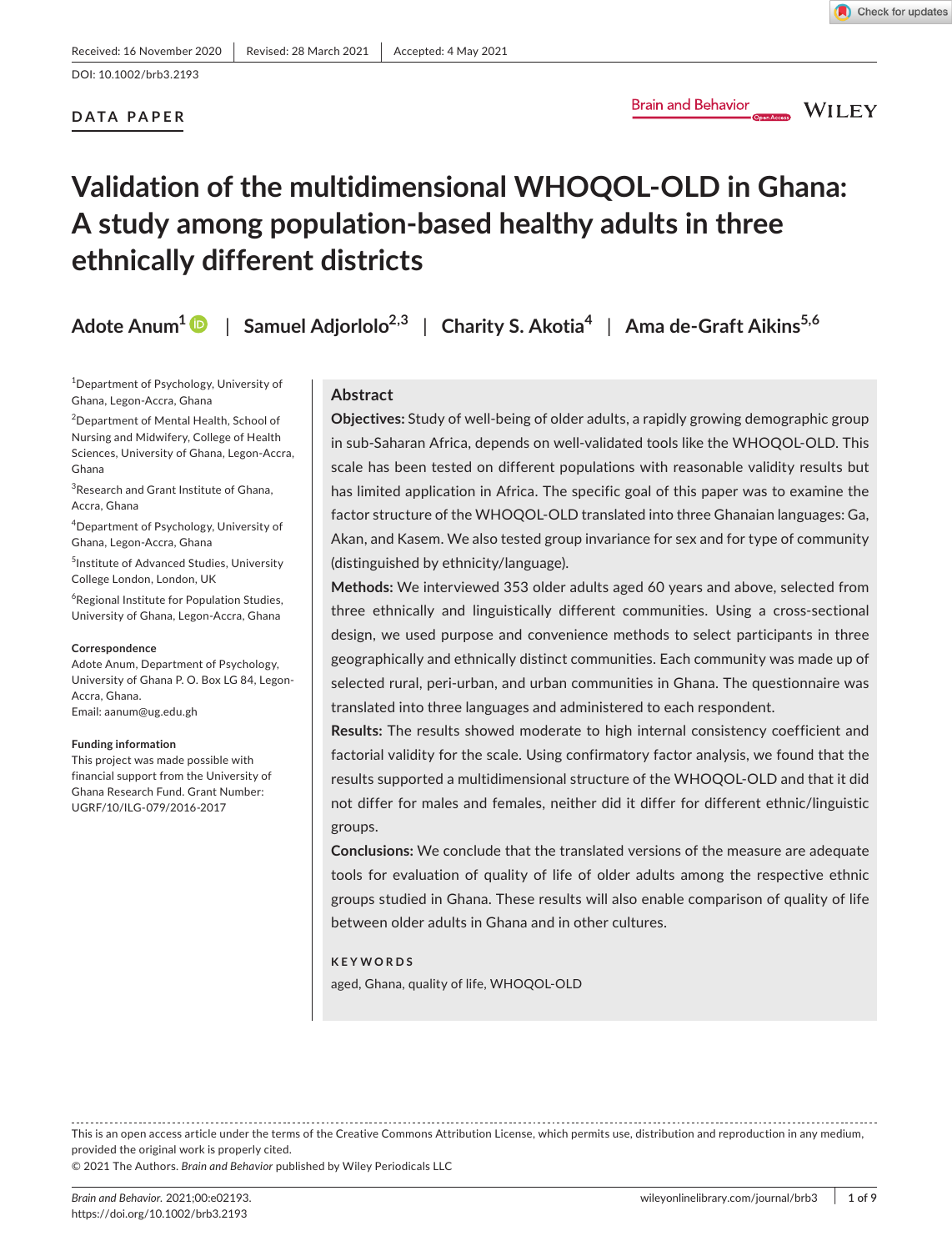### **Keypoints**

- 1. The WHOQOL\_OLD has factorial validity in a crosscultural context.
- 2. Translation into multiple languages does not affect the factor structure.
- 3. There are no differences in sex on the issue of quality of life.
- 4. It appears death and dying is an uncomfortable subject among older adults.

# **1** | **INTRODUCTION**

The rapid pace of economic development in low- and middle-income countries (LMICs) has resulted in demographic shifts from younger populations to a more aged population. This is fueled largely by improved health care and increase in life expectancy in many LMICs (Ahmad, 2016; Prina et al., 2020). Improved health of the population in LMICs is accompanied by improved quality of life which also means that more people are living into advanced old age (Ahmad, 2016; Gyasi & Phillips, 2020). The demographic shift in life expectancy has caused changes in the disease burden profiles of LMICs, with chronic noncommunicable diseases (NCDs) becoming a more common and growing public health challenge (Aikins & Agyeman, 2017). Consistent with this change, governments' concerns are moving toward developing comprehensive policies on provision of interventions that meet the health needs of older adults. An effective comprehensive policy is developed on the basis of accurate needbased scientific research. There is increasing effort to provide this need-based research globally, especially on physical health needs of the aged.

In LMICs, especially in sub-Saharan African countries like Ghana, the research is gradually shifting from physical health needs research to quality of life and mental health research, but this change is slow and therefore limited information is available on psychological health needs of the older adults (Aikins & Apt, 2016). This gap has slowed the ability to generate evidence-based policies and interventions to meet the psychological health needs of the increasing adult population. The major reason for this is that behavioral and mental health research in LMICs is dogged partly by limited and skewed allocation of funding resources (Anum et al., 2020). One important element for research in quality of life and mental health is the use of contextually validated tools that are accurate and allow for cross-cultural comparability. Mental health intervention policies for older adults will require extensive investment into accurate assessment and diagnosis of psychological well-being and/or psychiatric morbidity.

In response to developing cross-culturally validated measure of well-being, the World Health Organization Quality of Life Group has developed the quality of life measures, the WHOQOL-100, and its short form to address the issue of measurement of quality of life (WHOQOL Group, 1993, 1998). Another purpose is to develop a

measure that has cross-cultural relevance. Considering the applicability of these two instruments for older adults, the WHOQOL research group developed a WHOQOL-OLD module for older adults, containing six facets (Power et al., 2005). This measure has been translated into several language versions with reasonable psychometric properties (Eser et al., 2010; Fleck et al., 2006).

The World Health Organization quality of life instrument for older adults largely assesses multifaceted quality of life and psychological well-being. The measure has been used to accurately distinguish between depressed patients and patients in remission (Hussenoeder et al., 2020; Skevington et al., (2020)) or healthy patients (Bonicatto et al., 2001). Although the measure provides adequate validity coefficients, there are differences that result from cultural specificities. It was therefore recommended that it is important to validate the tool within each cultural context (Fleck et al., 2006; Power et al., 2005).

We designed the study to examine the validity of the instrument in a multiethnic and multilingual population. We therefore tested the factorial validity of the WHOQOL-OLD among a cross section of healthy older adults in Ghana. Specifically, (1) we tested the assumption that the underlying dimensions of the measure would be confirmed, and we also examined whether (2) the WHOQOL-OLD is invariant for males and females and (3) invariant for three ethnolinguistic groups.

It was our expectation that the use of the WHOQOL-OLD among Ghanaians will yield a concise evaluation of older people's rating of their quality of life and furthermore provide caregivers, healthcare providers, and potentially policy makers with a more holistic idea of what older people need in order to have quality of life.

# **2** | **METHODOLOGY**

## **2.1** | **Research setting and sampling**

The sample for this study was selected using a multi-stage process that began with selection of districts and then households. Three districts were purposively selected: Accra (Ga West district) in the south, Sunyani (Sunyani East and West districts) in the middle belt, and Navrongo in the Upper East Region. Three factors guided the selection of the districts. First, the districts are geographically and ethnically distinct, and they have easily accessible rural, peri-urban, and urban communities. Second, their locations in the South, Middle, and the Northern-most parts of the country ensured that the sample for the study was close to a nationally representative sample. Third, all three districts had their unique languages which then allowed us to examine the factorial validity of the quality of life scale in ethnolinguistically different groups. The selected ethnic groups are three of the six major ethnic groups in Ghana. Each selected district has a dominant language although other languages may be spoken within the districts.

The criteria for inclusion were that the participants had to be 60 years and above and did not have any signs of ill-health that could impede their ability to participate in the interview. In each selected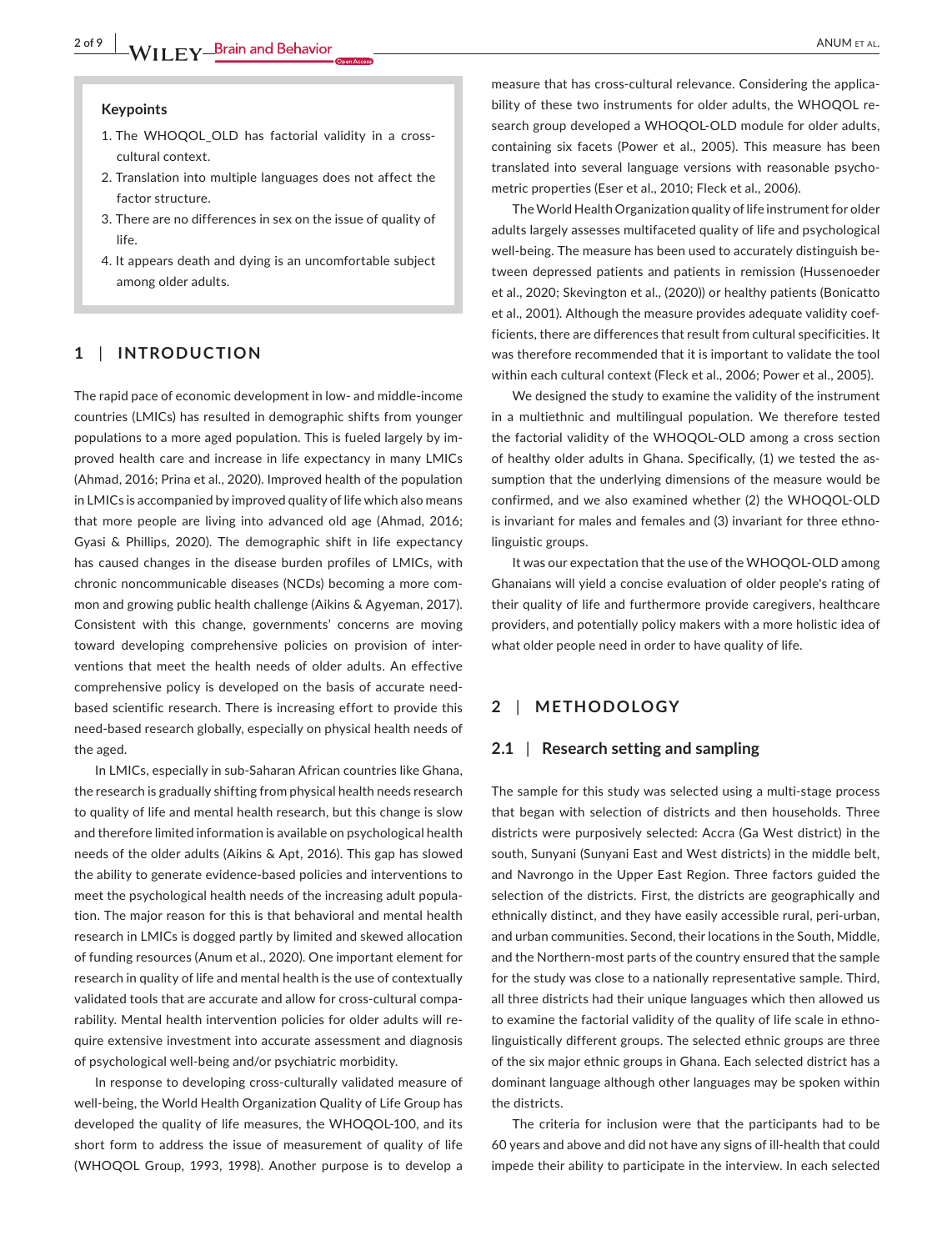district, a community facilitator who lives in and knows the community very well was hired to help stratify the communities in the districts in order to select participants from all different sections of the selected district. In each selected locality, any household with an individual who was 60 years and older was contacted. The distribution of the sample is presented in Table 1.

# **2.2** | **Measures**

The World Health Organization Quality of Life-Old (WHOQOL-OLD) is a 24-item, 6-facet instrument with cross-cultural reliability (Power et al., 2005; Van Biljon et al., 2015). This was developed by the World Health Organization Quality of Life group, a collaborative effort among numerous researchers from various countries which led to the development of a measure focusing on the quality of life

|              | <b>TABLE 1</b> Descriptive statistics for key variables in the study |
|--------------|----------------------------------------------------------------------|
| participants |                                                                      |

| Measures (N)                          | Percent | Mean  | <b>SD</b> | Min            | Max |
|---------------------------------------|---------|-------|-----------|----------------|-----|
| Study site                            |         |       |           |                |     |
| Ga West (111)                         | 31.40   |       |           |                |     |
| Navrongo (120)                        | 34.00   |       |           |                |     |
| Sunyani (122)                         | 34.60   |       |           |                |     |
| Age                                   |         | 71.65 | 9.22      | 60             | 85  |
| Sex                                   |         |       |           |                |     |
| <b>Female (229)</b>                   | 67.20   |       |           |                |     |
| Male (112)                            | 32.80   |       |           |                |     |
| Marital status                        |         |       |           |                |     |
| Married (125)                         | 35.40   |       |           |                |     |
| Unmarried (228)                       | 64.60   |       |           |                |     |
| <b>Employment status</b>              |         |       |           |                |     |
| Employed (96)                         | 27.30   |       |           |                |     |
| Unemployed (257)                      | 72.50   |       |           |                |     |
| Income status                         |         |       |           |                |     |
| Regular income<br>(105)               | 29.70   |       |           |                |     |
| Nonregular<br>income (248)            | 70.30   |       |           |                |     |
| <b>WHOQOL-OLD Domains</b>             |         |       |           |                |     |
| Sensory abilities<br>(352)            |         | 13.25 | 4.36      | 4              | 20  |
| Autonomy (353)                        |         | 15.62 | 3.74      | $\overline{4}$ | 20  |
| Past, present,<br>future (351)        |         | 15.14 | 3.61      | $\overline{4}$ | 20  |
| Social interaction<br>(351)           |         | 12.99 | 4.69      | $\overline{4}$ | 20  |
| Death and<br>dying <sup>a</sup> (347) |         | 5.03  | 3.16      | 3              | 15  |
| Intimacy (351)                        |         | 15.75 | 3.78      | 4              | 20  |
|                                       |         |       |           |                |     |

<sup>a</sup>Based on three items

in older population cohorts (Power et al., 2005). As indicated, there are six facets or domains, which are Sensory abilities, Autonomy, Past, present, and future, Social interaction, Death and dying, and Intimacy. Each facet is measured by four items. The original version, designed to assess quality of life cross-culturally in health and health care, the WHOQOL, has 100 items. We also asked questions about health status and other demographic characteristics required for the study.

#### **2.3** | **Translation procedure**

The standard translation and back translation methods were used. First, the original WHOQOL-OLD was translated into the three respective local languages: Ga in Accra, Akan in Sunyani, and Kasem in Navrongo, following WHO translation guidelines for assessment of instruments (Üstun et al., (2005)). Second, the translated versions were back translated into the English language by other language experts who were not familiar with the original English version.

The third step involved the evaluation of the back-translated versions, comparing them to the original WHOQOL-OLD by the first author who is literate in Akan and Ga languages. In the case of Kasem, the back-translated version was evaluated with one of the research assistants. During this phase, the first author corrected any discrepancies, focusing on contextual and linguistic meaning. Items that lacked clarity were referred to the translators. The final phase involved a discussion of contextual and linguistic equivalence of the items during training. The first author who did the training led the discussion on the items, and when there was no consensus, the item(s) was referred to the translators.

#### **2.4** | **Data collection procedure**

Eight research assistants were trained for the study; five had degrees in psychology, one had a degree in sociology, one had a degree in social work, and one had a degree in education. The training of research assistants was in two phases. The first phase involved training on the original English version. In the second phase, the research assistants were trained on the translated versions of the questionnaire. During this phase, the research assistants and the first author had discussions about contextual and linguistic accuracy and items on which there was no consensus were referred to the translators.

We pretested the questionnaire in a sample of 25 older adults in a peri-urban town in the northern part of Accra. This is a typical Ghanaian community which shared similar characteristics with the communities for the main study. There were minimal modifications to item translations following feedback from the participants. For example, one item on the Death and Dying dimension—"Fear pain before death"—was deleted after multiple translations could not result in consensus on meaning of the item.

All participants completed the WHOQOL-OLD scale and a demographic questionnaire that included questions about age, marital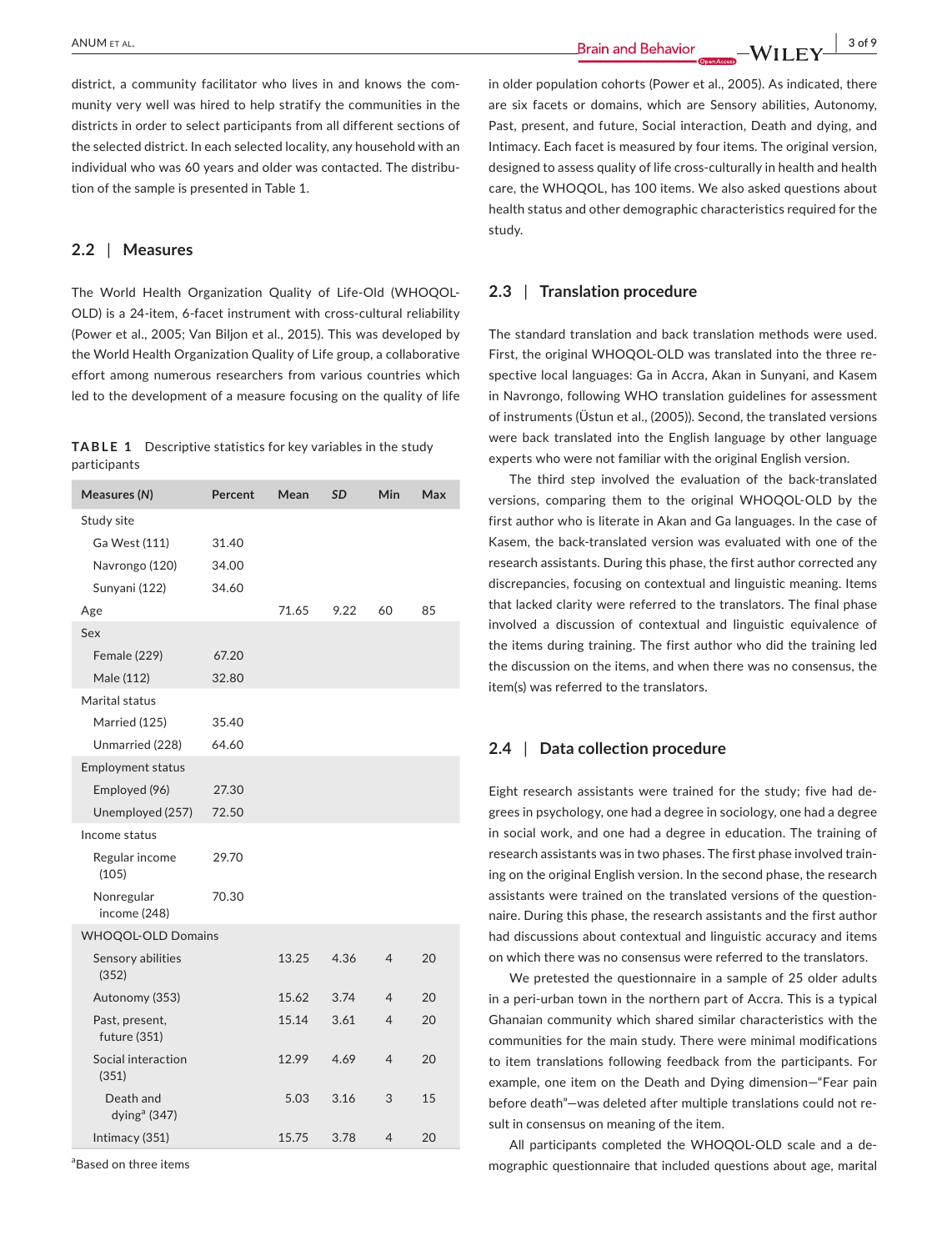| <b>Item Number</b> | <b>Domain</b>       | <b>Description</b>                                              | Mean | SD    | <b>Skewness</b> | <b>Kurtosis</b> | Cronbach's<br>Alpha |
|--------------------|---------------------|-----------------------------------------------------------------|------|-------|-----------------|-----------------|---------------------|
| $\mathbf{1}$       | Sensory abilities   | Impairment to senses affect daily life                          | 3.33 | 1.19  | $-0.498$        | $-0.736$        | 0.937               |
| 20                 |                     | Rate sensory functioning                                        | 3.35 | 1.18  | $-0.403$        | $-0.839$        |                     |
| 2                  |                     | Loss of sensory abilities affect<br>participation in activities | 3.35 | 1.18  | $-0.625$        | $-0.602$        |                     |
| 10                 |                     | Problems with sensory functioning<br>affect ability to interact | 3.27 | 1.16  | $-0.464$        | $-0.723$        |                     |
| 3                  | Autonomy            | Freedom to make own decisions                                   | 4.16 | 0.967 | $-1.536$        | 2.437           | 0.885               |
| $\overline{4}$     |                     | Feel in control of your future                                  | 3.69 | 1.044 | $-0.743$        | 0.184           |                     |
| 11                 |                     | Able to do things you'd like to do                              | 3.63 | 1.225 | $-0.844$        | $-0.253$        |                     |
| 5                  |                     | People around you are respectful of<br>your freedom             | 4.14 | 1.086 | $-1.396$        | 1.305           |                     |
| 19                 | Past present future | Happy with things to look forward to                            | 3.68 | 1.036 | $-0.780$        | 0.184           | 0.844               |
| 12                 |                     | Satisfied with opportunities to<br>continue achieving           | 3.52 | 1.077 | $-0.718$        | $-0.067$        |                     |
| 13                 |                     | Received the recognition you deserve<br>in life                 | 3.97 | 1.381 | $-1.070$        | 0.352           |                     |
| 15                 |                     | Satisfied with what you've achieved<br>in life                  | 3.96 | 1.304 | $-1.165$        | 0.720           |                     |
| 16                 | Social interaction  | Satisfied with the way you use your<br>time                     | 3.49 | 1.086 | $-0.524$        | $-0.348$        | 0.908               |
| 17                 |                     | Satisfied with level of activity                                | 3.52 | 0.899 | $-0.470$        | $-0.001$        |                     |
| 14                 |                     | Have enough to do each day                                      | 3.61 | 1.032 | $-0.695$        | $-0.082$        |                     |
| 18                 |                     | Satisfied with opportunities to<br>participate in the community | 3.69 | 0.981 | $-0.672$        | 0.002           |                     |
| 6                  | Death & dying       | Concerned about the way you will die                            | 2.05 | 1.382 | 0.871           | $-0.797$        | 0.920               |
| 7                  |                     | Afraid of not being able to control<br>Death                    | 1.50 | 1.084 | 2.049           | 2.797           |                     |
| 8                  |                     | Scared of dying                                                 | 1.48 | 1.417 | 2.260           | 3.588           |                     |
| 9 <sup>a</sup>     |                     | Fear pain before death                                          |      |       |                 |                 |                     |
| 21                 | Intimacy            | Feel a sense of companionship in life                           | 3.72 | 0.995 | $-0.799$        | 0.351           | 0.930               |
| 22                 |                     | Experience love in your life                                    | 3.95 | 0.904 | $-1.024$        | 1.217           |                     |
| 23                 |                     | Opportunities to love                                           | 4.06 | 0.900 | $-1.134$        | 1.431           |                     |
| 24                 |                     | Opportunities to be loved                                       | 4.02 | 0.916 | $-0.997$        | 0.881           |                     |

<sup>a</sup>This item was deleted from the main study because of poor internal consistency indicator during pretesting of the questionnaire.

status, living arrangements, occupational, and income statuses. We administered the questionnaire in the dominant language for each district. Interviews were conducted by trained interviewers (research assistants) with the use of the questionnaire as described in measures.

# **2.5** | **Ethical issues**

The research received ethical approval from the Ethical Committee for Humanities of the University of Ghana. The study number is ECH 105/17-18. The research was done in compliance with ethical requirements in Ghana. All participants signed or thumb-printed an informed consent form. Participants received either phone credits or cakes of soap valued at five Ghana cedis (approximately \$1.00).

## **2.6** | **Statistical analyses**

The questionnaires were coded into SPSS Version 24. The data were managed and analyzed using this software. The Cronbach's alpha coefficients were estimated to assess internal consistency. A series of confirmatory factor analysis (CFA) was also conducted to test for the theorized model and factorial structure and to test for group invariance.

# **3** | **RESULTS**

The descriptive statistics of background characteristics of the study sample are presented in Table 1. The sample is made up of 353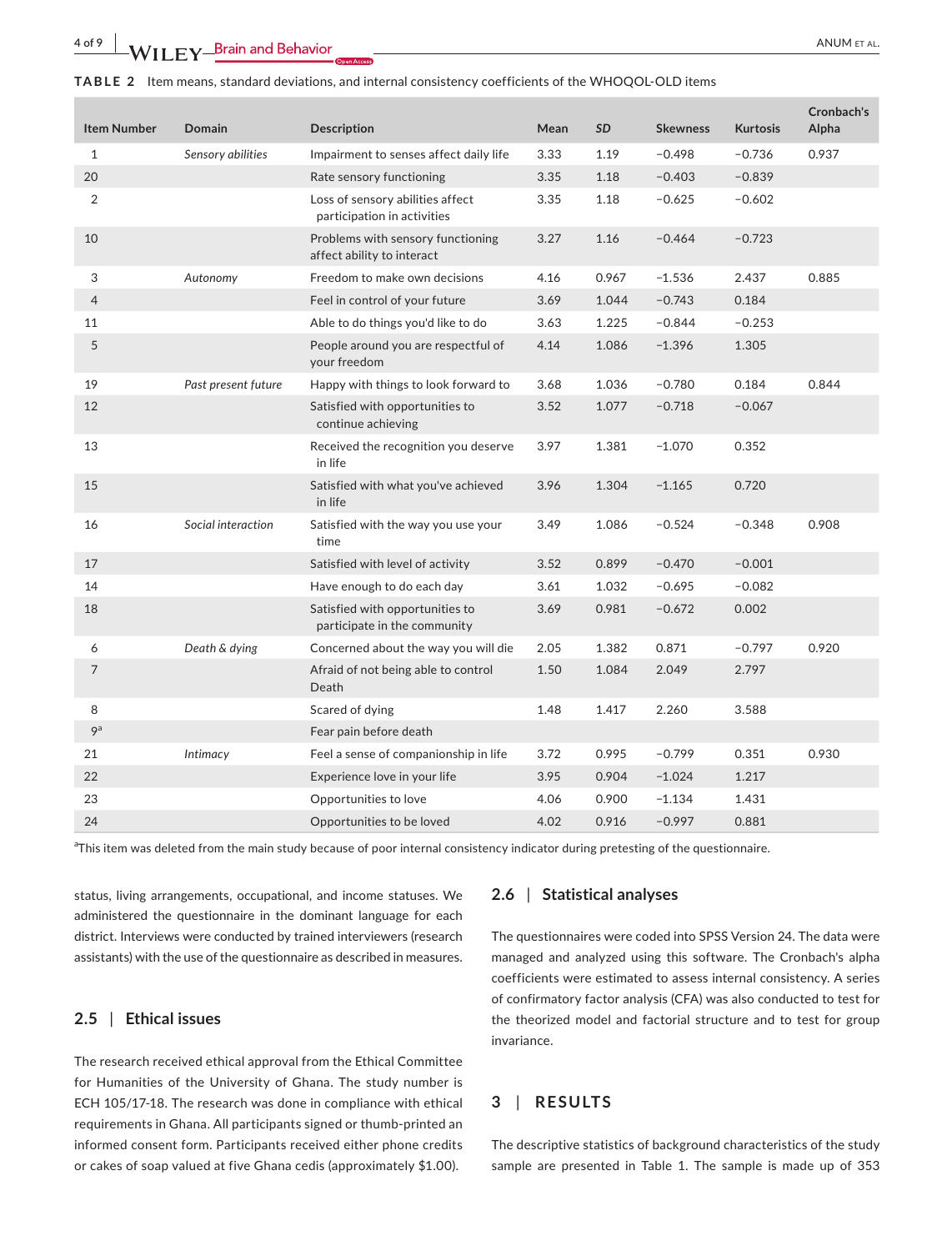**ANUM ET AL. 1997 5 of 9 Brain and Behavior CONTIEX 1998 1998 1999 1999 1999 1999 1999 1999 1999 1999 1999 1999 1999 1999 1999 1999 1999 1999 1999 1999 1999 1999 1999** 

older adults (> 60 years of age) living in rural, peri-urban, and urban communities in three districts (Ga West, Navrongo, and Sunyani, in Ghana).

Majority of the respondents were females (67.2%), and the average age was 71.65 years. Almost two-thirds of the respondents were not married or lived with a regular partner. More than 70% were not employed or on a regular income which is expected of the demographic group studied.

Internal consistency was measured using the Cronbach alpha coefficient, and they were all found to be reasonably acceptable ranging from 0.844 to 0.937 for the WHOQOL domains. These are considered moderate to high coefficients (Cortina, 1993). Death and dying has the lowest mean score. As indicated earlier, one item, "Fear pain before death," was not included in the main study because its inclusion resulted in low psychometric coefficients across all the sites. Two other items on this domain—"Afraid of not being able to control Death" and "Scared of dying"—were within acceptable Skewness and Kurtosis limits of 2.0 (George & Mallery, 2019). Intimacy has the highest mean score.

The correlation analysis showed there were moderate correlations among the WHOQOL subdimensions. The correlation with death and dying was the lowest. The results for correlations are presented in Table 3.

# **3.1** | **Confirmatory factor analysis**

Confirmatory factor analysis (CFA) was used to estimate the factor structure of the WHOQOL in the full sample. This was followed by multi-group CFA to determine measurement invariance of the WHOQOL based on sex and geographical location. In the first of series of analyses, separate models were estimated for males and females, followed by estimation of unconstrained (baseline) model. In this model, the parameters were freely estimated across the groups, with satisfactory fit indices indicating the attainment of a configural invariance. In subsequent model estimations, some constraints were introduced, with each successive model containing all the constraints of its predecessor.

#### **TABLE 3** Correlations (Pearson *r*) among key constructs

|                | <b>Constructs</b>        | $\overline{2}$ | 3          | $\overline{4}$ | 5                     | 6          |            |
|----------------|--------------------------|----------------|------------|----------------|-----------------------|------------|------------|
|                | Sensory abilities        | $0.621$ **     | $0.504$ ** | $0.600$ **     | $-0.143$ <sup>*</sup> | $0.354$ ** | $0.384$ ** |
| 2              | Autonomy                 |                | $0.635$ ** | $0.676$ **     | $-0.114$ <sup>*</sup> | $0.550$ ** | $0.519$ ** |
| 3              | Past, Present, Future    |                |            | 0.616          | $-0.154$ **           | $0.557$ ** | $0.634$ ** |
| $\overline{4}$ | Social Interaction       |                |            |                | 0.069                 | $0.527$ ** | $0.455$ ** |
| 5              | Death & Dying            |                |            |                |                       | $-0.028$   | $0.170$ ** |
| 6              | Intimacy                 |                |            |                |                       |            | $0.422$ ** |
|                | Overall WHOQOL-OLD score |                |            |                |                       |            |            |

 $*=0.05$ .; \*\*=0.001.

**TABLE 4** Confirmatory factor analysis and sex invariance of WHO-quality of life questionnaire

| <b>Model/Fit Indices</b> | $\chi^2$ (df)  | $\chi^2$ /df | <b>TLI</b> | <b>CFI</b> | <b>RMSEA</b> | <b>AIC</b> | <b>BIC</b> | $\Delta \chi^2$  | $\Delta$ CFI             |
|--------------------------|----------------|--------------|------------|------------|--------------|------------|------------|------------------|--------------------------|
| Full sample              |                |              |            |            |              |            |            |                  |                          |
| Original                 | 576.98(160)*** | 3.61         | 0.92       | 0.94       | 0.09         | 676.98     | 870.31     |                  |                          |
| Respecified              | 418.73(157)*** | 2.67         | 0.95       | 0.96       | 0.06         | 524.73     | 729.66     | $158.25(3)$ ***  | ٠                        |
| Males                    |                |              |            |            |              |            |            |                  |                          |
| Original                 | 320.43(160)    | 2.01         | 0.90       | 0.92       | 0.09         | 420.73     | 557.10     |                  |                          |
| Respecified              | 284.86(158)*** | 1.80         | 0.92       | 0.93       | 0.08         | 388.86     | 530.68     | $35.57(2)$ ***   |                          |
| Females                  |                |              |            |            |              |            |            |                  |                          |
| Original                 | 539.33(160)    | 3.37         | 0.90       | 0.92       | 1.00         | 639.33     | 813.36     |                  |                          |
| Respecified              | 424.16(157)*** | 2.70         | 0.93       | 0.94       | 0.08         | 530.16     | 714.63     | $115.17(1)$ ***  |                          |
| Sex Invariance           |                |              |            |            |              |            |            |                  |                          |
| Unconstrained            | 700.30(314)**  | 2.23         | 0.93       | 0.94       | 0.06         |            |            |                  | $\overline{\phantom{a}}$ |
| Constrained 1            | 715.53(329)*** | 2.18         | 0.93       | 0.94       | 0.06         |            |            | $15.23(15)$ , ns | 0.00                     |
| Constrained 2            | 730.24(342)*** | 2.14         | 0.93       | 0.94       | 0.06         |            |            | 14.71(13), ns    | 0.00                     |
| Constrained 3            | 813.12(367)*** | 2.22         | 0.93       | 0.93       | 0.06         |            |            | 82.88(25)        | $-0.01$                  |

*Note:* Unconstrained = parameters freely estimated; Constrained 1 = factor loadings constrained; Constrained 2 = Factor variances and covariances constrained; Constrained  $3$  = Error variances constrained;  $ns$  = not significant.

\**p* < .001.; \*\**p* < .001.; \*\*\**p* < .001.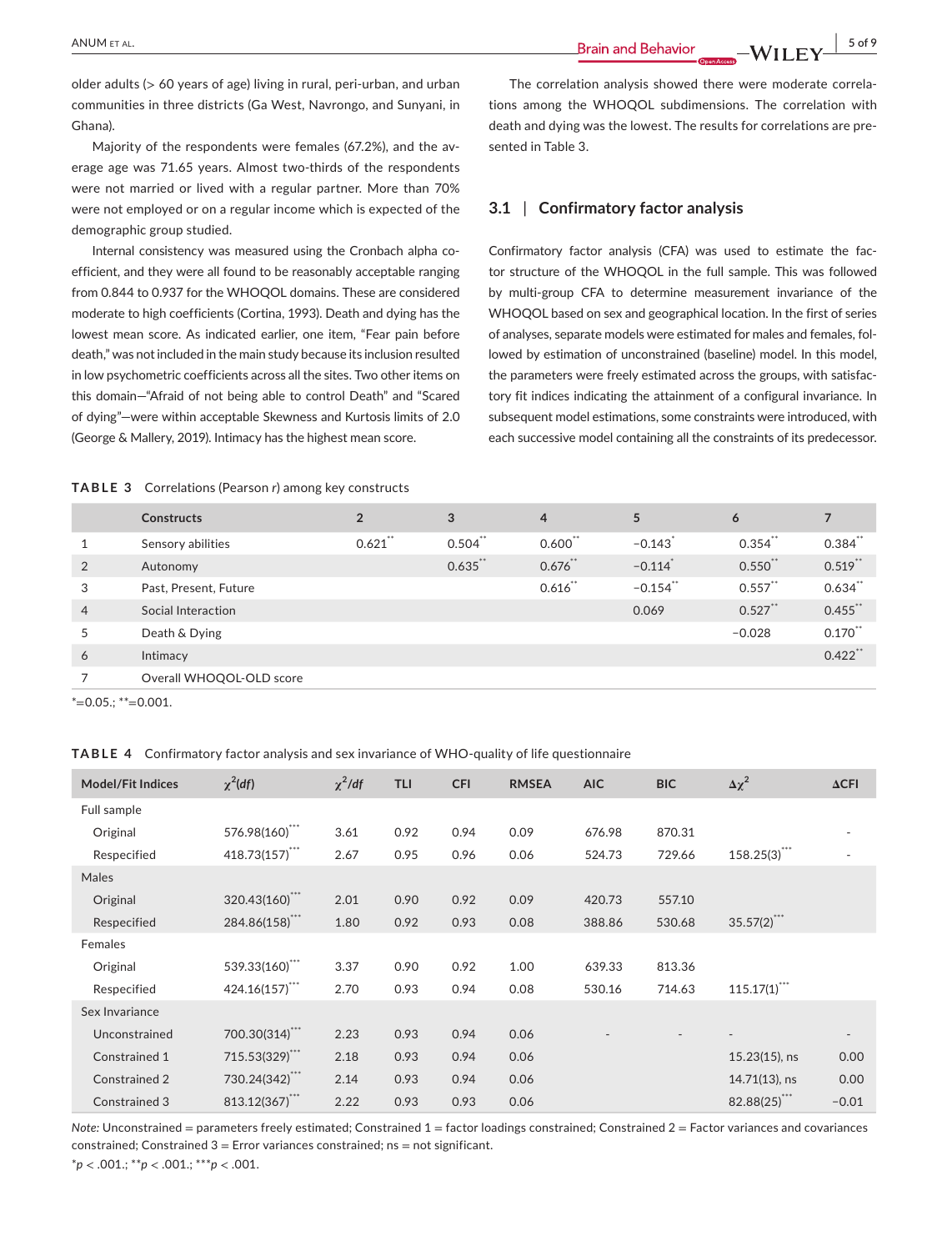|  | TABLE 5 Confirmatory Factor Analysis and Ethnic(Regional) Invariance of the WHO-Quality of Life Questionnaire |  |  |  |  |  |
|--|---------------------------------------------------------------------------------------------------------------|--|--|--|--|--|
|--|---------------------------------------------------------------------------------------------------------------|--|--|--|--|--|

| <b>Model/Fit Indices</b> | $\chi^2$ (df)       | $\chi^2$ /df | <b>TLI</b> | <b>CFI</b> | <b>RMSEA</b> | <b>AIC</b> | <b>BIC</b> | $\Delta \chi^2$          | $\Delta$ CFI |
|--------------------------|---------------------|--------------|------------|------------|--------------|------------|------------|--------------------------|--------------|
| Full sample              |                     |              |            |            |              |            |            |                          |              |
| Original                 | 576.98(160)***      | 3.61         | 0.92       | 0.94       | 0.09         | 676.98     | 870.31     |                          |              |
| Respecified              | 418.73(157)***      | 2.67         | 0.95       | 0.96       | 0.06         | 524.73     | 729.66     | $158.25(3)$ ***          |              |
| Accra                    |                     |              |            |            |              |            |            |                          |              |
| Original                 | 320.03(160)***      | 2.00         | 0.90       | 0.92       | 1.00         | 420.03     | 555.10     |                          |              |
| Respecified              | 279.27(157)***      | 1.78         | 0.92       | 0.94       | 0.08         | 385.27     | 528.87     | $40.76(3)$ ***           |              |
| Sunyani                  |                     |              |            |            |              |            |            |                          |              |
| Original                 | 304.81(160)***      | 1.91         | 0.91       | 0.93       | 0.08         | 404.81     | 545.01     |                          |              |
| Respecified              | 293.52(157)***      | 1.87         | 0.91       | 0.93       | 0.08         | 399.52     | 548.13     | $11.29(3)$ ***           |              |
| Navrongo                 |                     |              |            |            |              |            |            |                          |              |
| Original                 | 499.64(160)***      | 3.12         | 0.84       | 0.87       | 0.13         | 599.64     | 739.01     |                          |              |
| Respecified              | 325.17(155)         | 2.09         | 0.92       | 0.93       | 0.09         | 435.17     | 588.48     | $174.47(5)$ <sup>"</sup> |              |
| Regional Invariance      |                     |              |            |            |              |            |            |                          |              |
| Unconstrained            | 891.37(465)***      | 1.92         | 0.92       | 0.93       | 0.05         |            |            |                          |              |
| Constrained 1            | 970.28(495)***      | 1.96         | 0.92       | 0.93       | 0.05         |            |            | $78.91(30)$ ***          | 0.00         |
| Constrained 2            | $1,072.91(525)$ *** | 2.04         | 0.91       | 0.92       | 0.06         |            |            | $106.63(30)$ ***         | 0.00         |
| Constrained 3            | $1,428.65(575)$ *** | 2.48         | 0.87       | 0.87       | 0.07         |            |            | 355.75(50)***            | $-0.01$      |

*Note:* Unconstrained = parameters freely estimated; Constrained 1 = factor loadings constrained; Constrained 2 = Factor variances and covariances constrained; Constrained 3 = Error variances constrained.

\**p* < .001.; \*\**p* < .001.; \*\*\**p* < .001.

First, the factor loadings were held constant across the groups to investigate metric invariance, followed by covariance and variances, and lastly error variances were held to be equal for the groups to determine invariance of the covariance and variances, and error variances, respectively. To determine sex invariance, differences in comparative fit index (CFI; ΔCFI) and chi-square ( $\chi^2$ ; Δ $\chi^2$ ) were used. A nonsignificant Δ $\chi^2$ and  $\Delta$ CFI ≥ -0.01 between the restrictive and less restrictive or unconstrained models indicate the attainment of sex invariance. Regional invariance determination followed the procedure above.

Model fit was determined using the following common fit indicators:  $\chi^2$ , CFI, Tucker–Lewis Index (TLI), and a noncentrality-based index, the root mean square error of approximation (RMSEA). The CFA and multi-group CFA were conducted with maximum likelihood estimation method in Analysis of Moment Structures (AMOS) version 21 (Arbuckle, 2011).

Preliminary analysis in the CFA revealed that the model did not provide a good fit to the data (TLI =  $0.74$ ; CFI =  $0.87$ ; RMSEA =  $0.10$ ). Inspection of the items constituting the various dimensions of the scale showed that the items for Death and Dying loaded poorly (i.e., ≤. 15) and were not significant (*p* >.05). A decision was reached to exclude the Death and Dying dimension from further analysis.

# **3.2** | **Confirmatory factor analysis and sex invariance**

The CFA and sex invariance analysis results are summarized in Table 4. The initial model for the full sample did not provide a good

model fit to the data (TLI =  $0.92$ ; CFI =  $0.94$ ; RMSEA =  $0.09$ ). Based on the modification indices (MI), the model was respecified by allowing the residuals of the following items to correlate: Intimacy #22 (Experience love in your life) and Past, present and future #15 (Satisfied with what you've achieved in life) ( $MI = 92.92$ ), Intimacy #11 (Feel a sense of companionship in life) and Intimacy #21 (Experience love in your life ) (MI = 25.09), and Sensory abilities #22 (Rate of sensory functioning) and Sensory abilities #23 (Loss of sensory abilities affect participation in activities) (MI = 15.55). The results showed that respecified model was an improvement over the initial model ( $\Delta \chi^2$  = 158.25, *p* < .001), providing a good model fit  $(TLI = 0.95; CFI = 0.96; RMSEA = 0.06).$ 

Sex specific analyses also revealed that the models in which the residuals of the aforementioned items correlate freely showed significant model improvement over the initial models. The results of sex invariance analyses based on the respecified models indicate that configural invariance (TLI =  $0.93$ ; CFI =  $0.94$ ; RMSEA =  $0.06$ ), metric invariance ( $\Delta$ CFI = 0.00), and invariance of factor variance  $(\Delta CFI = 0.00)$  and  $(\Delta CFI = -0.01)$  have been attained. The factor structure from the CFA model and their corresponding coefficients are summarized in the Figure 1.

# **3.3** | **Confirmatory factor analysis and location invariance**

Table 5 provides a summary of the CFA and ethnicity (regional) invariance of the WHOQOL questionnaire. Consistent with the findings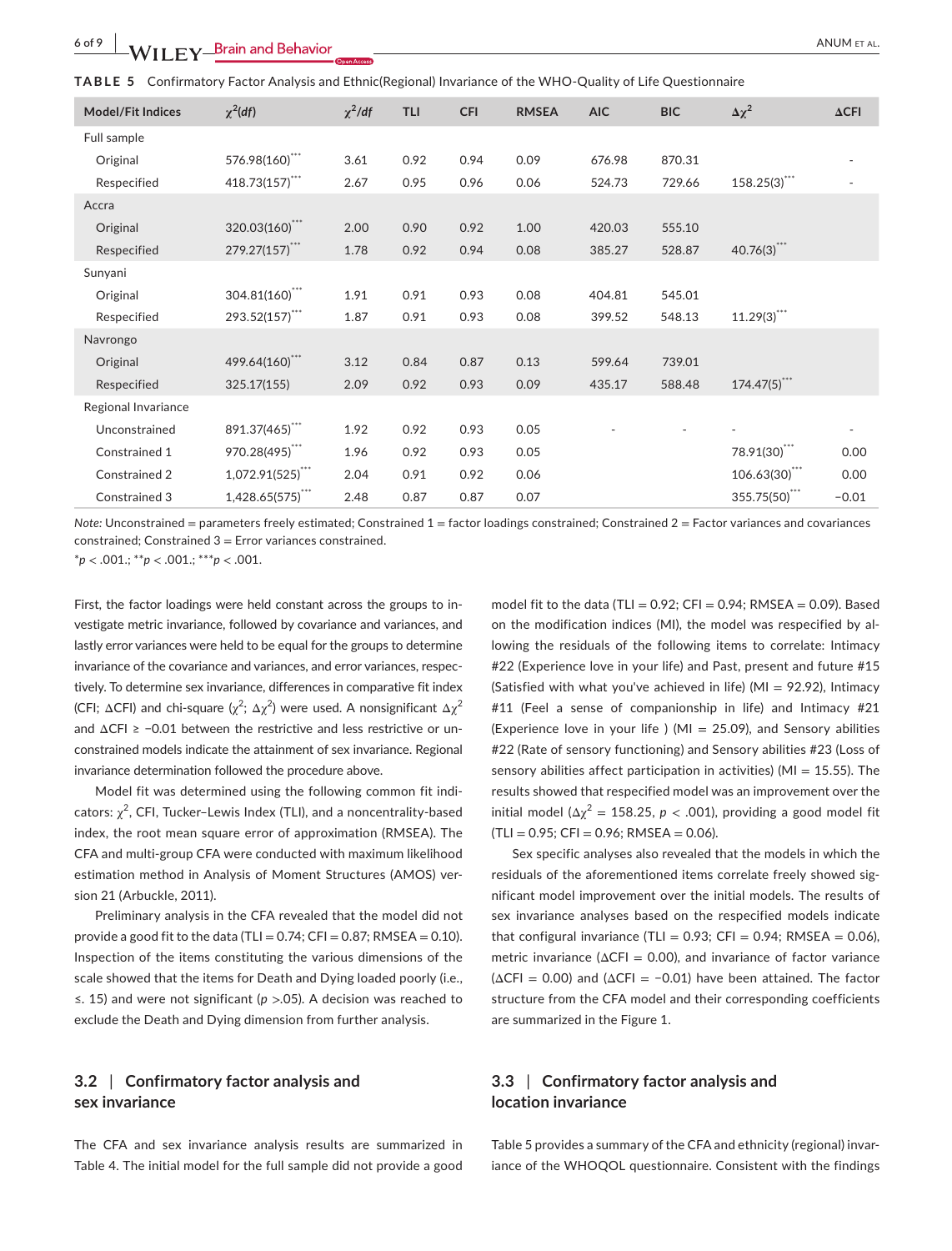**FIGURE 1** CFA of the WHOQOL-OLD, based on data collected for the full sample. Note, SAB—Sensory Abilities (s11- Impairment to senses affect daily life, s21-Rate sensory functioning, s22-Loss of sensory abilities affect participation in activities, s23-Problems with sensory functioning affect ability to interact), AUT—Autonomy (a1-Freedom to make own decisions, a2-Feel in control of your future, a3-Able to do things you'd like to do, a4-People around you are respectful of your freedom), PPF—Past, Present, Future (pp11- Happy with things to look forward to, pp21- Received the recognition you deserve in life, pp22- Satisfied with opportunities to continue achieving, pp23-Satisfied with what you've achieved in life), SOP—Social Participation (sp11-Satisfied with the way you use your time, sp21-Satisfied with level of activity, sp22-Have enough to do each day, sp23-Satisfied with opportunities to participate in the community), INT—Intimacy (in11-Feel a sense of companionship in life, in21- Experience love in your life, in22- Opportunities to love, in23-Opportunities to be loved)

 $s<sub>11</sub>$  $\alpha$ ৯৯  $s21$ SAB s22 s23  $\mathbf{a}$  $a<sub>1</sub>$ 87  $a2$ **AUT** 63  $a<sub>3</sub>$  $a<sub>4</sub>$  $8<sup>1</sup>$ 64 68 pp11 **RC** e7)  $pp21$ PPF  $\overline{73}$ 35 pp22  $e6$ e5 pp23 58  $sp11$  $Q<sub>1</sub>$  $sp21$ 60 SOP  $sp22$  $sp23$  $in 11$  $70$  $in 21$ **INT**  $in 22$  $in 23$ 

in Table 4, the full sample model was respecified to achieve good model fit by allowing the error variances of the following items to correlate: Past, present, and future items #22 (Satisfied with opportunities to continue achieving) and #23 (Received the recognition you deserve in life) (MI = 92.92), Intimacy item #21 (*Feel a sense of companionship in life*) and Intimacy item #22 (*Experience love in your life*) (MI = 25.09), and sensory abilities items #22 (rate of sensory functioning) and #23 (Loss of sensory abilities affect participation in activities) (MI = 15.55). As can be seen, the resulting models were good fit to the data (TLI =  $0.95$ ; CFI =  $0.96$ ; RMSEA =  $0.06$ ). The initial models for participants from Accra and Sunyani were respecified based on the modifications above, leading to an improvement in model fit. For Accra, the fit of the respecified model is as follows:  $|TLI = 0.92$ ; CFI = 0.94; RMSEA = 0.08). In addition to the above, the model for participants from Navrongo was respecified by allowing the residuals of items for Social interaction items #22 (Satisfied with level of activity) and #23 (Satisfied with opportunity to participate in community); and Autonomy items #2 (Feel in control of your future) and #4 (Able to do things you'd like) to correlate freely. The resulting model improved over the initial model and provided a good model fit to the data (TLI =  $0.92$ ; CFI =  $0.93$ ; RMSEA =  $0.09$ ). Measurement invariance analyses also revealed that configural invariance (TLI =  $0.92$ ; CFI =  $0.93$ ; RMSEA =  $0.05$ ), metric invariance  $(\Delta CFI = 0.00)$ , and invariance of factor variance ( $\Delta CFI = 0.00$ ) and error variances (ΔCFI = -0.01) have been attained.

## **4** | **DISCUSSION**

The primary aim of this paper is to establish the factorial validity of the 24-item WHOQOL for older adults on three selected samples from Ghana. Our overarching research question was, therefore, whether or not the WHOQOL-OLD can be used as a reliable and valid instrument for measuring quality of life among individuals living in three geographically and linguistically different districts in Ghana. This measure has been translated into over 15 languages and within those contexts provided a good basis for the measurement of quality of life among older adults (Eser et al., 2010; Fleck et al., 2006).

In this study, we compared results of three culturally different groups using data from three translated versions of the instrument. We found reasonable internal consistency coefficients for the WHO-QOL OLD subdimensions. The reliability coefficients associated with the six subdimensions point to a reliable instrument, showing comparable coefficients in a sample of Afrikaans-speaking population in South Africa (Van Biljon et al., 2015).

Cross-cultural assessment issues have been advanced over the years given the influence of culture on the assessment of psychosocial constructs. In response, we tested whether the theoretical factor structure of the WHOQOL-OLD and the invariance of same across sex and geographical location would be similar to those reported in previous studies, notably Power and Quinn (2006). In general, the findings of the study have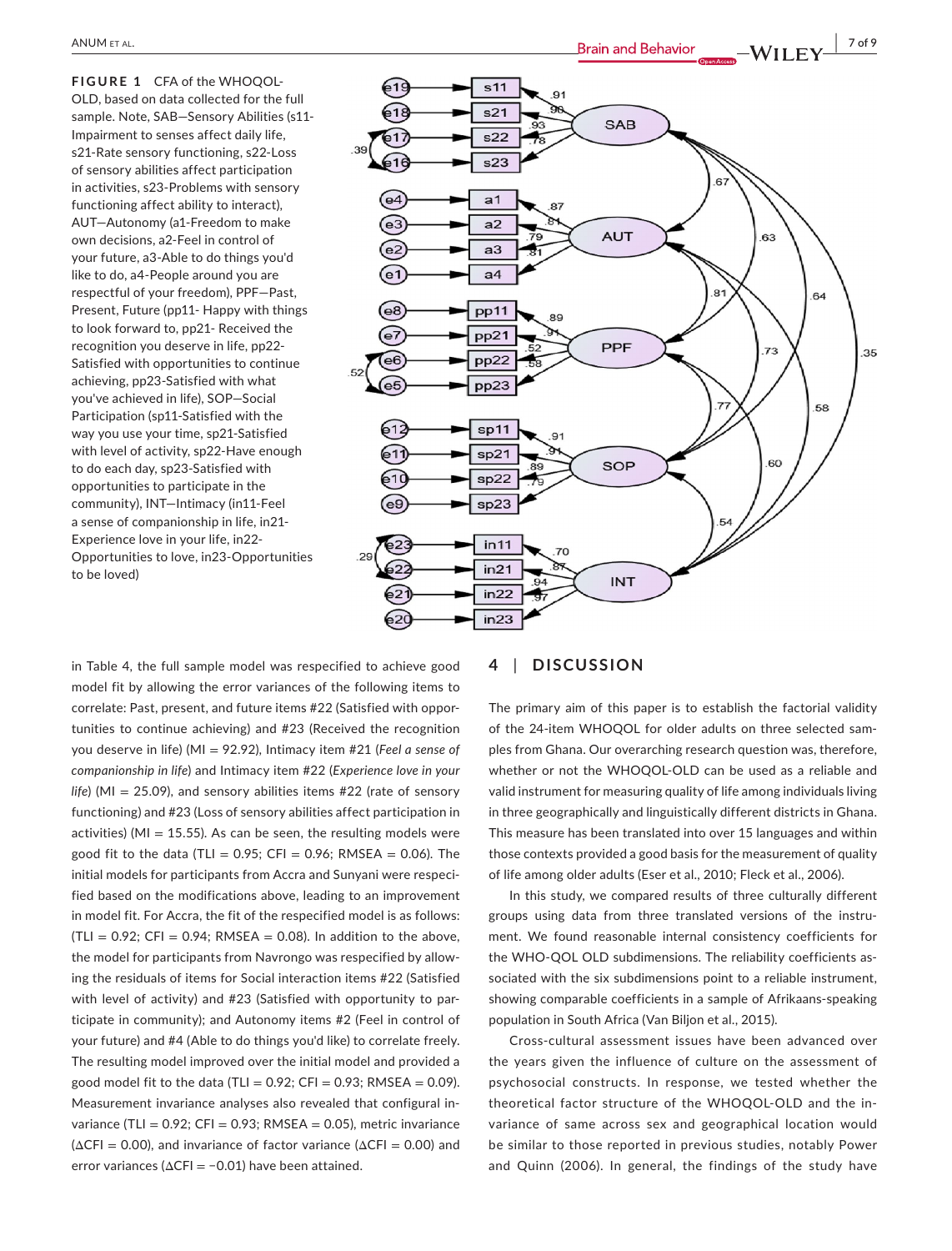**8 of 9 |**  ANUM et al.

revealed that quality of life among adults in Ghana can be represented by the dimensions stipulated by the WHOQOL-OLD. More importantly, the multidimensional structure of the WHOQOL-OLD is invariant across sex and three different ethnic and linguistic groups. This finding lends support to previous studies that have used the WHOQOL-OLD in different countries, including in South Africa (Van Biljon et al., 2015), Norway (Halvorsrud et al., 2008), Brazil (Chachamovich et al., 2008), Iran (Rezaeipandari et al., 2020), South Korea (Kim et al., 2020), and Singapore (Suárez et al., 2018). The confirmation of the structure of the modified version of the WHOQOL-OLD in the Ghanaian samples has largely extended the multidimensional concept of quality of life beyond Western and non-Western samples on which previous studies were validated. Although previous studies reported a six factor WHOQOL-OLD consistent with the original scale (e.g., in Iran and South Korea), our findings support a five-factor structure. We assume that this may be in part to translation issues or to the discussion of a subject matter that is difficult for older adults. These may be tentative assumptions that need further exploration. It is important, however, to mention that in one study, it is reported that responses about items on death and dying were ambiguous, with individuals showing fear and resignation about death (Melo et al., 2018).

Notwithstanding the sociocultural and geopolitical factors (between and within countries) that exert influence on behaviors, the study has largely re-echoed the notion that the experience and endorsement of quality of life as a salient psychosocial construct can be similar, in accordance with the concept of universality of certain behavioral repertoires (Adjorlolo et al., 2018). Invariance across sex and geographical locations implies that performance on the WHOQOL-OLD may not be biased (i.e., under or overestimated) by sex and geographical locations. Therefore, any mean-level difference based on the sex of the participants and/or their geographical location on quality of life could not be attributed to the biases of the WHOQOL-OLD for one group (Anum et al., 2019). In relation to geographical location, this finding is particularly attractive in that the WHOQOL-OLD could be administered to samples from various regions in Ghana with essentially unique and distinct cultural practices.

A cross-cultural measure proven to have sound psychometric properties will be useful in studying quality of life and mental health needs and to provide the opportunity for comparative analysis in Ghanaian contexts and across other LMICs.

# **5** | **LIMITATIONS**

There are a number of limitations that need to be considered when interpreting the results from this study. Social desirability and other biases may influence participants' response to the study measures. This possibility is heightened because self-report measures primarily do not provide mechanisms to ascertain the accuracy of participants' response, compared with task-based assessment modalities. The sample size for each district selected

for this study was slightly less than optimal. Estimating sample size for structural equation modeling depends on a number of factors such as number of indicators, number of factors, magnitude of factor loadings, and magnitude of factor correlations (Wolf et al., 2013) most of which were not available at the time of determining sample size. Notwithstanding the invariance of the factor structure across different geographical locations in Ghana, the generalizability of the study findings to persons in other regions not sampled for the study may be limited. Ghana is multiethnic and multilingual with at least six broad language groups (Dakubu, 2015). We studied only three of these languages, and therefore, we do not make assumptions about generalizing the findings to the rest of the country. The translation of the assessment measures to the dominant languages spoken in the selected geographical location followed the standard translation approaches recommended in previous research. In spite of this, we are aware there is the possibility of translation and administration errors that could influence participants' response.

It should be noted that the structure of the WHOQOL-OLD was confirmed in the Ghanaian sample following model modifications based on the modification indices. This partly raises concerns about the stability of the structure of the WHOQOL-OLD-R in a similar sample. The findings of this and previous studies suggest there are problems with the WHOQOL-OLD dimension "Death and Dying" providing inadequate model fit (Chachamovich et al., 2008) and having lower correlations with other dimensions of the measure (Power et al., 2005; Van Biljon et al., 2015).

# **6** | **CONCLUSION**

This study adds to the growing number of studies that have shown that the WHOQOL\_OLD has cross-cultural validity. However, the finding that the death and dying dimension did not measure the construct adequately provides impetus for additional studies on the underlying factor structure of the WHOQOL-OLD in the Ghanaian population or similar populations. Given that death and dying is a major theme for the aged, future research in Ghana or on a similar population should consider reconceptualizing the items to align with Ghanaian cultural perspectives on death and dying. For example, Van der Geest, in a series of studies among rural populations, has found that Ghanaians make reference to and preference for "good death," dying peacefully and naturally in one's old age (Van der Geest, 2004).

#### **CONFLICT OF INTEREST**

The authors report no conflict of interest.

#### **CONSENT FOR PUBLICATION**

All authors have given consent for publication.

#### **DATA AVAILABILITY STATEMENT**

The data that support the findings of this study are available from the corresponding author, AA, upon reasonable request.